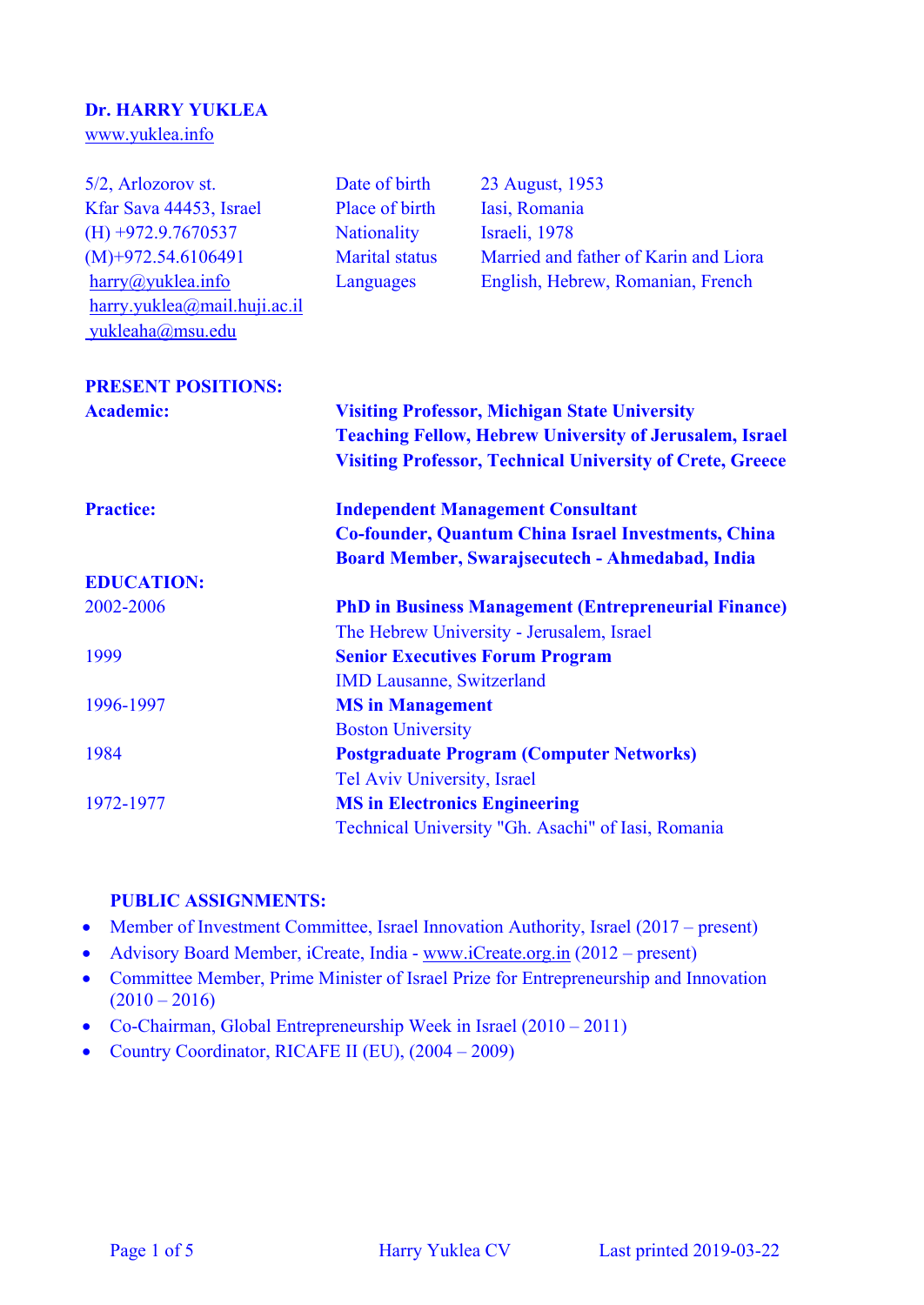#### **WORKING EXPERIENCE:**

Jan. 2002 – present **Independent Management Consultant**

> $2016$  – present **QCII** Co-founder

 $2006 - 2007$ **BacSoft** Non-Executive Director

2003 – 2006 **OptoSTORAGE** Chief Executive Officer

2000 – Dec. 2001 **SNAPshield Ltd.** Tel Aviv, Israel Chief Executive Officer

1999 – 2000 **ISAL Investments and XOsoft** Tel Aviv, Israel Consultant, VP, Board Member

A recent partial client list includes:

- Government of Buenos Aires, Argentina
- Technology Bureau, Jinan Government, Shandong, China
- China Israel High-tech Park, Datong, China
- Israel Innovation Authority, Israel
- The National Economic Council at Israeli PM Office
- **Startup Nation Central, Israel**
- EUREKA, EU
- The Israeli Foreign Ministry
- Chief Scientist, Government of Israel
- United Nations Economic Commission for Europe, EU
- Intra American Development Bank (IADB), USA
- **IEICI**
- UEFISCDI, Romania

**OCII** is a Chinese firm specialized in facilitating use of Israeli technologies by Chinese industrial partners using a business cooperation methodology specially developed for this purpose.

**BacSoft** is a leading provider of industrial automation remote monitoring and control (M2M) wireless solutions. In addition to the regular Board Member duties I functioned as interim Board Chairman during company's recapitalization process.

**OptoStorage** is a young startup that developed a genuine, patented, non-volatile optical memory technology for mobile applications such as cameras, phones and more.

At the request of Founders and Shareholders took over the position of *CEO* and lead the company migration from *start-up to selffinanced*, operation. During my term, SNAPshield became breakeven, increasing yearly sales by a factor of four and securing *\$4M* sales backlog for the subsequent year.

Served as *Vice President of ISAL Investments,* as well as *Executive* and *Board Member* in several start-up companies. Responsible for identifying opportunities, executing due diligence and recommending the investment in high tech companies. *Active Director* in the Board of SNAPshield.

*Chief Officer of Marketing and Business Dev.* at XOsoft.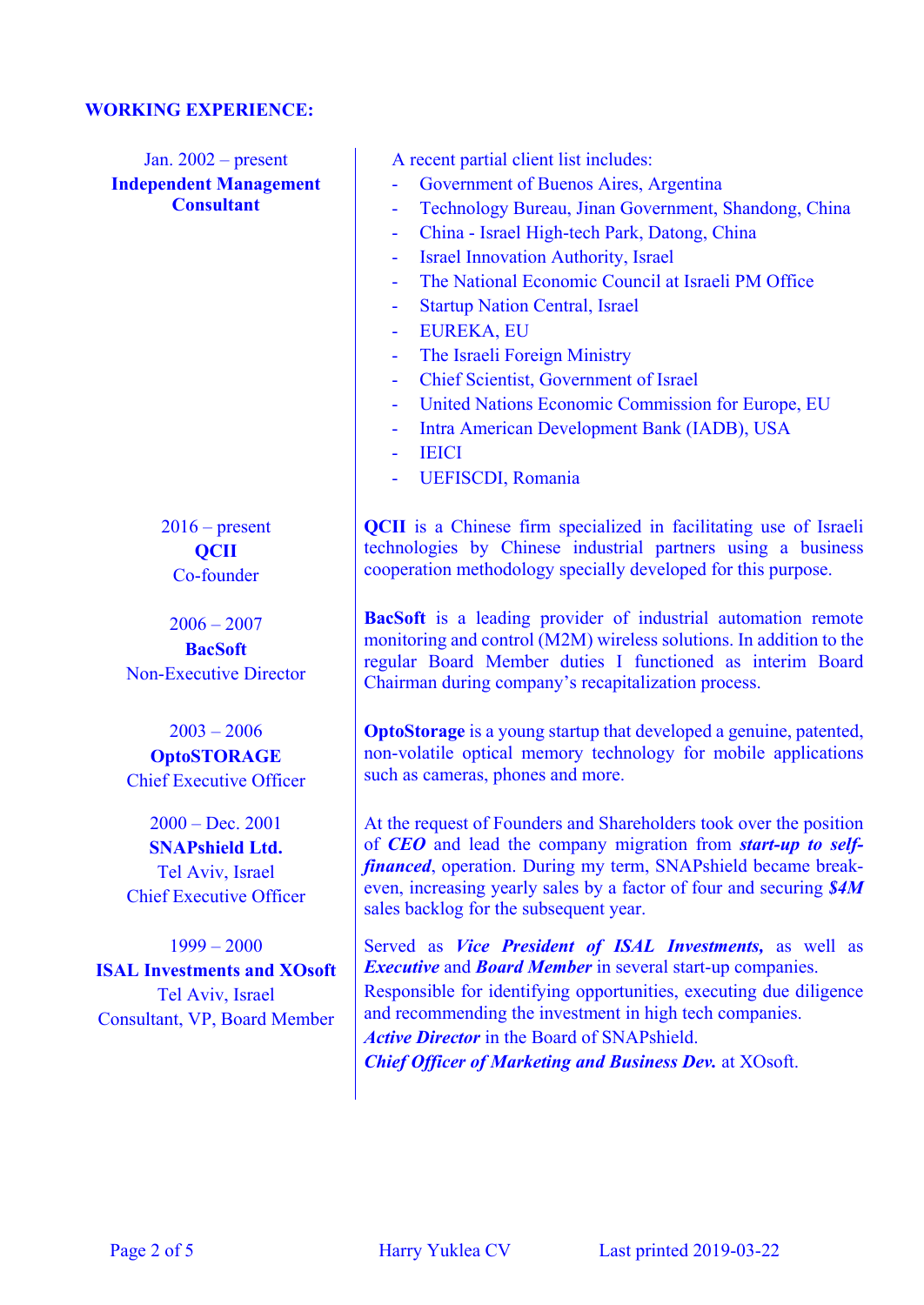1997 - 1999 **Sapiens International Corp.** Rehovot, Israel Executive Vice President, Business Dev. and Marketing

1993-1997

**Lannet Ltd. and Madge Networks Ltd.** Tel Aviv, Israel Vice President, Business Dev.

1992-1993 **Fibronics Ltd.** Haifa, Israel Director, Business Development.

1990-1992 **Fibronics Ltd.** London, UK European Mrkt. and Sales Support Manager.

#### 1988-1990

**Fibronics Ltd.** Haifa, Israel FDDI Product Line Manager

1979-1988 **IAI Ltd.** Tel Aviv, Israel Manager, Distributed Data Systems.

1977-1978 **Technoton** Iasi, Romania Prototype Line Engineer. Member of Management Board with ministerial responsibility over *M&A, strategic alliances, strategy* and *Corporate Marketing* planning and implementation. Executed a number of acquisitions in France, Germany, Israel and US. Developed relationships with the *European Union* including joint projects funded by EU.

Organizing and directing Business Activities at Corporate level. Initiated and implemented a series of strategic relationships with companies like: *AT&T (Lucent), Olivetti, and Matsushita*. In 1995, BD accounts generated *10%* of LANNET revenues. Managing a team of six senior managers responsible for different BD projects in *US, Europe* and *Asia*. In January 1996, Madge Networks Ltd. acquired LANNET.

Responsible for *OEM, Strategic Alliances* and *Joint Ventures*. Successful penetration of Japanese Market, through alliances with *Nichimen* and *Hitachi*; launched a *new operation* (MAVIX) in cooperation with Bitfield (Finland) in the field of multimedia.

Relocated to *London*. Establishing a pan-European entity with Marketing and Sales Support of Fibronics regional operations responsibilities. Developing business relations with *trans-national* European corporations like *Olivetti, Memorex* and *ESA*.

In charge with *business planning*, *product specification*, R&D and engineering *project control* as well as *product rollout, market penetration* and *consolidation* of FDDI products. During this period, Fibronics repositioned itself from a Fiberoptic Multiplexers provider as an FDDI leader.

Responsible for *computer networking strategies* at IAI's Engineering Division, one of the largest and most complex computing systems in Israel. Design and implementation of EDAN, a computer network serving 6 Computer Centers, 1500 terminals, CNC machines, industrial robots, etc. Computers in use: CDC, DEC, GOULD, IBM, DATA GENERAL, HP, TEKTRONICS, SUN. Managing a 15-member team.

Responsible for *prototype design* and production *technology* at Technoton (Romania), a general-purpose electronic equipment factory.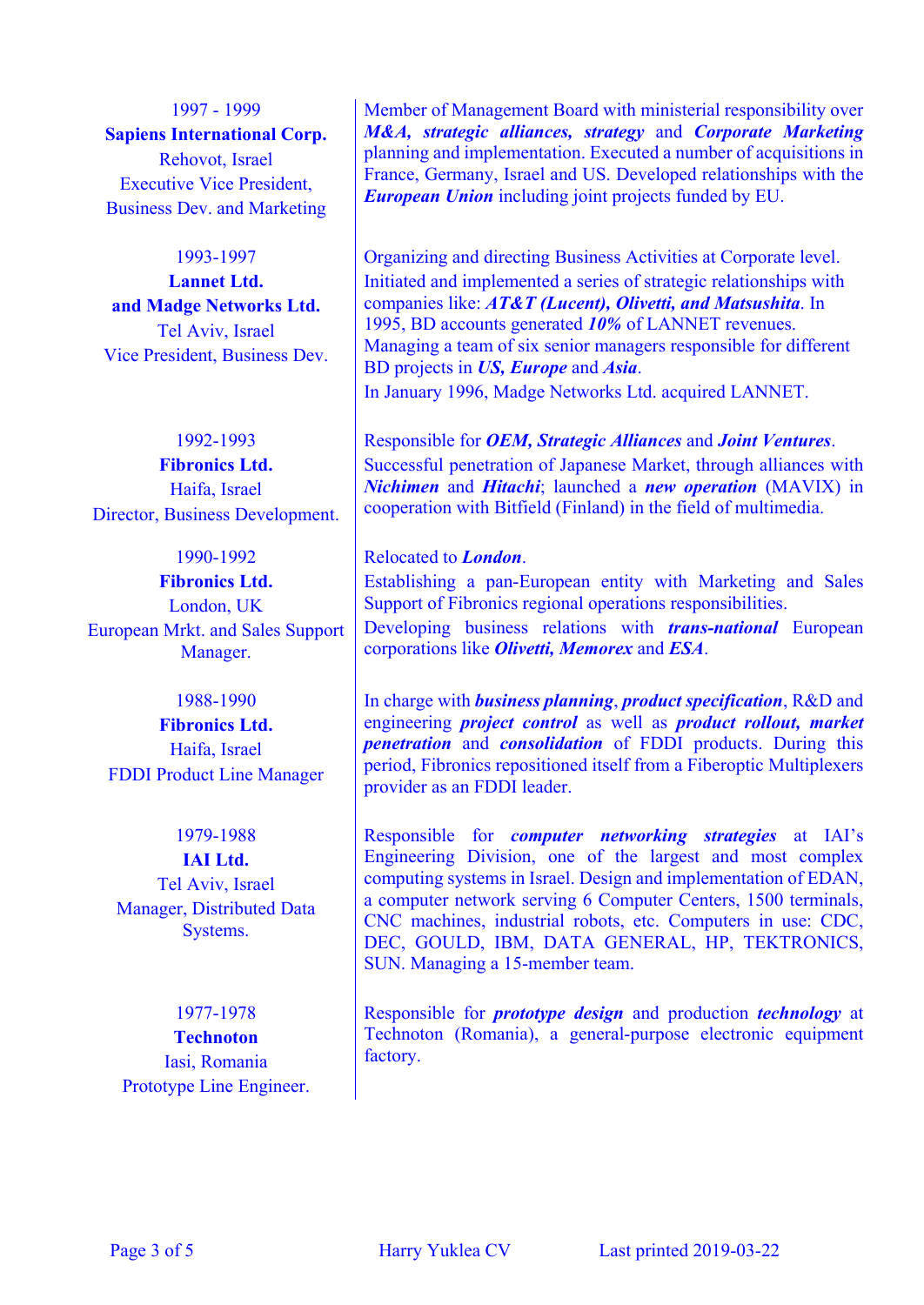## **ACADEMIC VITAE:**

| <b>Research Fields:</b>               | Entrepreneurial Finance, Economics of Innovation, Policy Design                                                                                                                                                                                                                                                                                                                                                                                                                                                                                                                                                                                                                                  |
|---------------------------------------|--------------------------------------------------------------------------------------------------------------------------------------------------------------------------------------------------------------------------------------------------------------------------------------------------------------------------------------------------------------------------------------------------------------------------------------------------------------------------------------------------------------------------------------------------------------------------------------------------------------------------------------------------------------------------------------------------|
| <b>Research Programs:</b>             | STE (Technion), RICAFE (EU), CEPR                                                                                                                                                                                                                                                                                                                                                                                                                                                                                                                                                                                                                                                                |
| <b>Academic Programs:</b>             | Minor in Entrepreneurship, Michigan State University, USA<br>Master in Technology & Innovation Management, TUC, Crete (Director)<br>Entrepreneurial Policy Design Program, UDESA, Argentina (Director)<br>e.Xplore®, e.Xcellence®, e.Xpert®, e.Xcert®, Technion (Director)<br>eX4AC program for academics, Technion/SUC (Director)<br><b>STEP International Startup Summer Camp, Technion (Director)</b><br><b>IESP International Summer School, Technion (Director)</b><br><b>SUC International Summer Camp, Technion (Director)</b><br>JEC, Hebrew University of Jerusalem (Director)                                                                                                          |
| <b>Academic Awards and</b><br>Grants: | Rosenfeld Prize for Research in Innovation and Entrepreneurial<br><b>International Finance</b> , 2004<br><b>SNI</b> Grant STE-WP-29, 2005<br>EU Grant HPSE-CT-2002-00140<br>EU Grant CIT5-CT-2006-028942                                                                                                                                                                                                                                                                                                                                                                                                                                                                                         |
| <b>Academic Publications:</b>         | A Panorama of the Israeli Software Startup Ecosystem (March 1, 2014),<br>SSRN: http://ssrn.com/abstract=2441157<br>VC Funds: Aging Brings Myopia, JFQA Vol. 46, No. 2, Apr. 2011, pp. 431-457<br>An Integrated Approach to VC Financing Policy: "The Plumber's Model of<br>Entrepreneurial Finance", RICAFE2 WP-078, 2009<br>VCx - an Experimental Investigation of VC Myopia, WP, 2007<br>Startup Funding Inefficiencies due to VC's Limited Horizon, SNI STE-WP-29,<br>2005<br>VC's Limited Horizon as a source of Inefficiencies, RICAFE WP-017, 2005<br><b>An FDDI Overview: Some Questions Answered, North-Holland, Computer</b><br>Networks and ISDN Systems 19 (1990,) 228-232            |
| <b>Teaching Experience:</b>           | "Entrepreneurial Finance and VC funding", HUJ MBA, 2007-2011<br>$\bullet$<br>"Entrepreneurial Finance" HUJ E-MBA, 2010<br>$\bullet$<br>PhD workshop in Entrepreneurial Finance, Technion, 2009<br>$\bullet$<br>"Entrepreneurial Finance and VC world", Technion MBA, 2009<br>$\bullet$<br>"Entrepreneurial Finance and VC world", TAU I-MBA, 2010-2014<br>"Economics of Innovation" ORT-U Montevideo, 2011-2017<br>"Entrepreneurial Finance and VC world", Bar Ilan University MBA,<br>2011 & 2017<br>"Business Entrepreneurship", Haifa University MBA, 2011-2012<br>$\bullet$<br>"Economics of Innovation", Technion, 2012-2015<br>$\bullet$<br>"Entrepreneurial Finance", Technion, 2012-2015 |